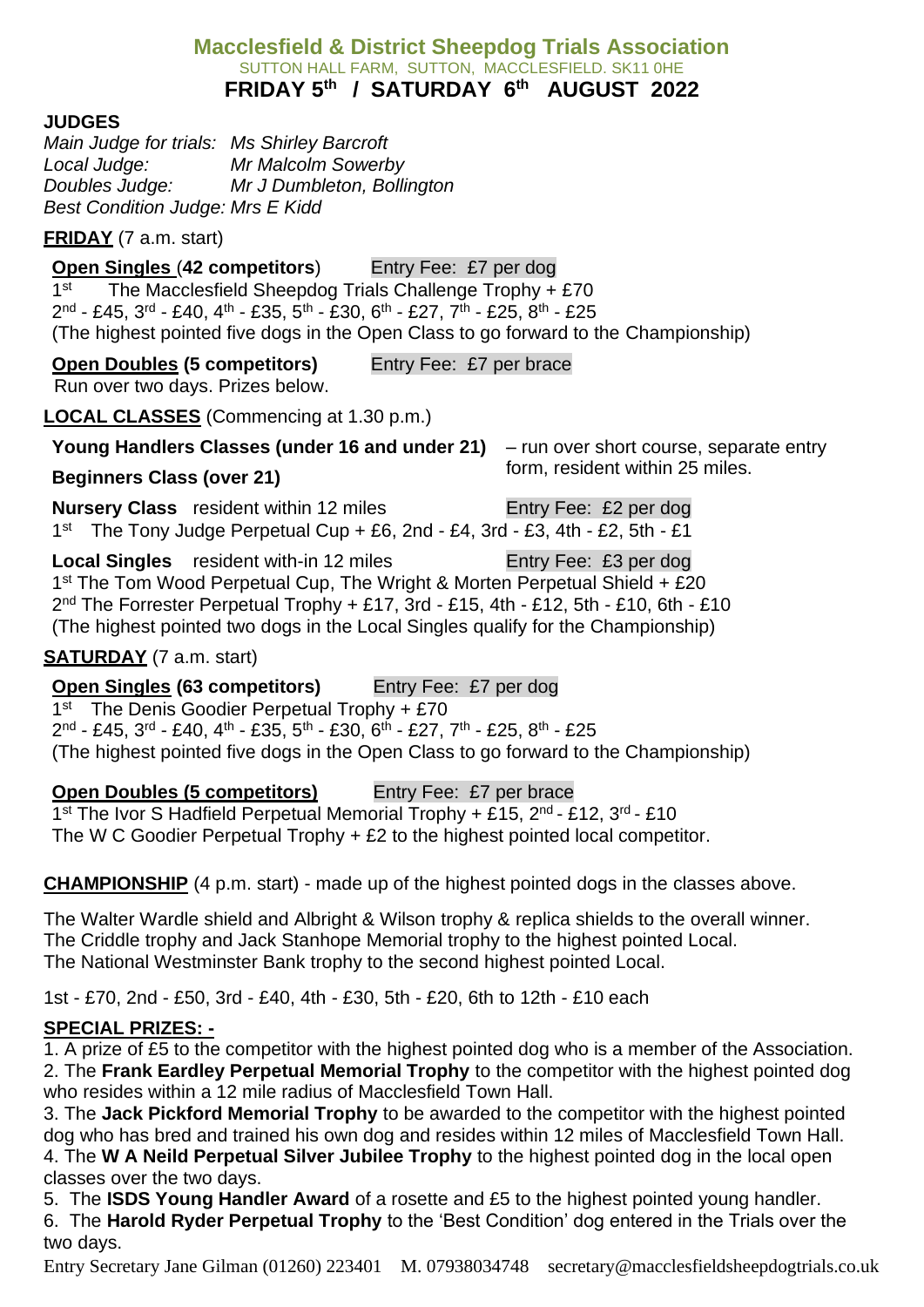# **Macclesfield & District Sheepdog Trials Association**

SUTTON HALL FARM, SUTTON, MACCLESFIELD. SK11 0HE

#### **SPECIAL PRIZES** ( continued)

7. The **Eileen Howarth Trophy** to the 'Best Condition' bitch entered in the Trials over the two days.

8. The **Oakes Millers Perpetual Trophy** to the highest pointed female competitor over the two days.

9. The **BFSS Perpetual Trophy** to the highest pointed local competitor over the two days.

10. The **Nicholas R Winterton Perpetual Trophy** to the highest pointed competitor with 2 dogs (4 runs) in the local open classes over the two days.

11. **A Stick** given by Mr J Helm to be advised.

**N.B.** It is the competitor's responsibility to return their trophy a month before the trials, failure to do so will result in their entry not being accepted.

### **TRIALS RULES**

#### **The winner of the Championship will be expected to judge the Open Trials the following year, or find a suitably qualified alternate in their place.**

- 1. Dogs will be judged on points.
- 2. No dog to run twice in one class unless the judges so decides.
- 3. The judge can require equal dogs to re-run.
- 4. Any competitor who is absent when called to be disqualified.
- 5. Any dog committing a flagrant error is to be disqualified.
- 6. Each competitor to fold sheep after working.
- 7. The Judges' decisions are final.
- 8. If a dog damages any sheep the owner shall pay the value thereof.
- 9. There will be a running order for all classes (except Doubles) and competitors must run one dog in the morning and one in the afternoon; early morning runs are available.

10. Competitors will be limited to enter two dogs in the Open Singles classes (Friday & Saturday). NO DOG TO BE RUN ON BOTH DAYS.

11. Any dog competing in the local classes must be the bona-fide property of the entrant.

12. No dog to be handled by any person other than the entrant unless stated on the entry form and in the programme.

13. Competitors can transfer their runs provided the Secretary is advised at least 48 hours beforehand.

14. Any complaint or objection must be made in writing to the Secretary with a deposit of £5 on the day.

15. 'Local' means resident within twelve miles of Macclesfield Town Hall or any committee member. Any dog entered in the local singles class must take their open run on the Saturday. An owner entering a dog for the local classes vouches that the dog is eligible.

16. If a local competitor qualifies for the Championship in both the Local and Open classes with the same dog then the 'next in line' Saturday Open Single competitor will be able to compete in the Championship.

17. No entry shall be accepted without the appropriate entry fee.

18. Any dog entered in the Local classes cannot enter the Friday's Open competition.

19. Any dog entered in the Local Nursery class must not have won a prize in any sheep dog trial, other than in a Nursery class, at the time of the trials. Only one entry per competitor. 20. The trials will be run in accordance with the current rules of the Cheshire and Derbyshire Sheep Dog Trials Associations.

21. Only two entries per competitor allowed in the Local Singles class.

22. The Local Beginners class is open to any Local competitor (or committee member) and dog who has not won a prize in any other Sheep Dog Trial and to be run on the modified course used for Young Handlers.

YOUNG HANDLERS REFER TO SEPARATE ENTRY SHEET.